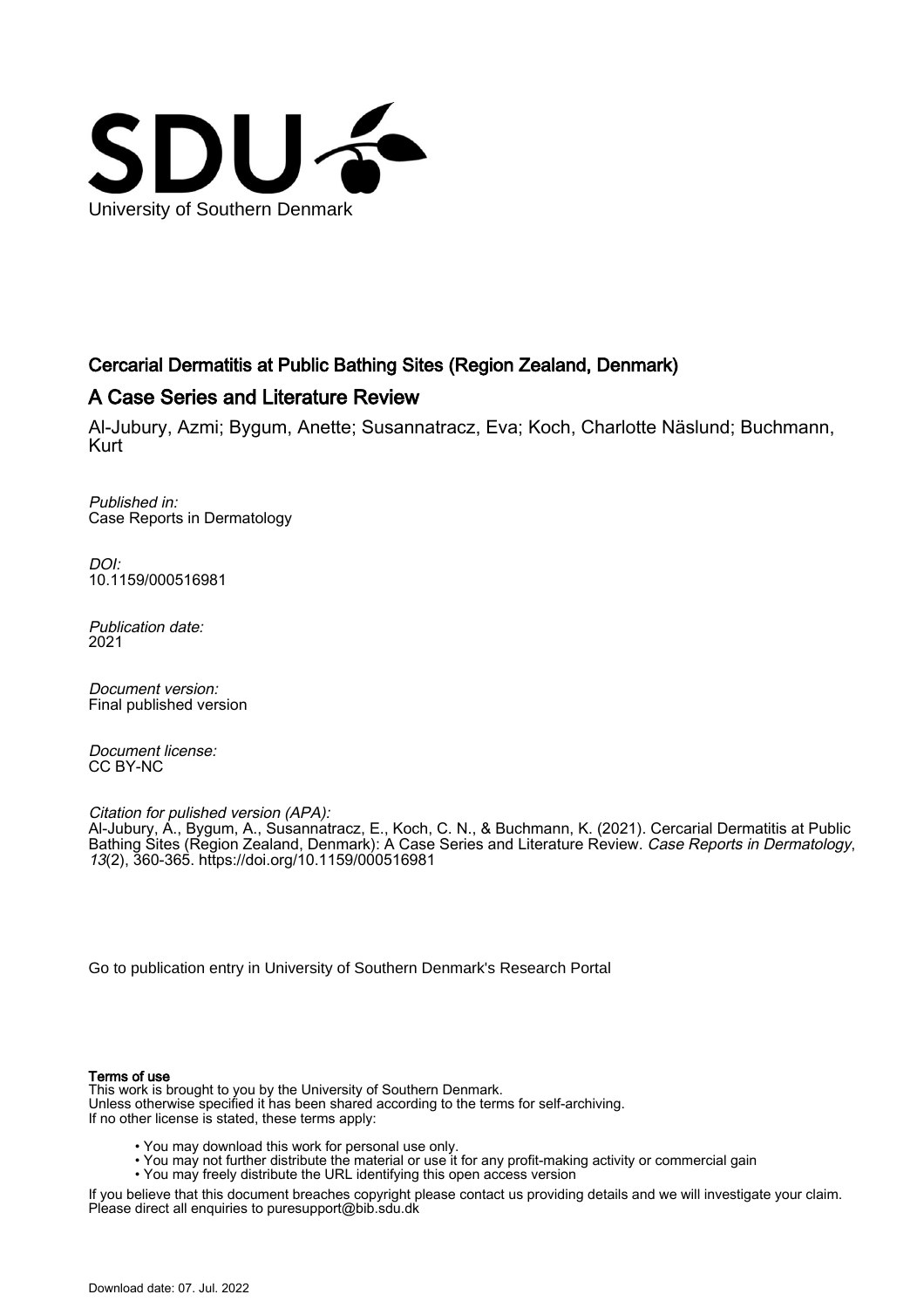**Case Reports** in Dermatology

|  | Case Rep Dermatol 2021;13:360-365 |  |
|--|-----------------------------------|--|
|  |                                   |  |

Received: April 28, 2021 Accepted: May 2, 2021 Published online: July 16, 2021 DOI: 10.1159/000516981

© 2021 The Author(s). Published by S. Karger AG, Basel www.karger.com/cde

 $\frac{1}{11}$  OPEN

This article is licensed under the Creative Commons Attribution-NonCommercial 4.0 International License (CC BY-NC) (http://www.karger.com/Services/OpenAccessLicense). Usage and distribution for commercial purposes requires written permission.

## **Case and Review**

# **Cercarial Dermatitis at Public Bathing Sites (Region Zealand, Denmark): A Case Series and Literature Review**

Azmi Al-Jubury<sup>a</sup> Anette Bygum<sup>b, c</sup> Eva SusannaTracz<sup>d</sup> Charlotte Näslund Koche Kurt Buchmann<sup>a</sup>

aDepartment of Veterinary and Animal Sciences, Laboratory of Aquatic Pathobiology, Faculty of Health and Medical Sciences, University of Copenhagen, Frederiksberg, Denmark; <sup>b</sup>Department of Clinical Genetics, Odense University Hospital, Odense, Denmark; <sup>c</sup>Clinical Institute, University of Southern Denmark, Odense, Denmark; <sup>d</sup>Department of Dermatology, Aarhus University Hospital, Aarhus, Denmark; <sup>e</sup>Department of Allergy and Dermatology, Copenhagen University Hospital, Herlev and Gentofte Hospital, Copenhagen, Denmark

# **Keywords**

Cercarial dermatitis · Swimmer's itch · Avian schistosomes

#### **Abstract**

During recent years, we have observed an increasing occurrence of cercarial dermatitis in Denmark. We here describe 5 new cases from 2019 to 2020 associated with bathing in lakes Esrum sø, Furesø, and Ringen with emphasis on clinical symptoms and their relation to previous exposure to bird schistosome cercariae. In 2020, 2 patients from Furesø suffered from different severity of clinical symptoms after morning bathing in the same lake. We suggest that the differential symptoms may be explained by primary versus secondary exposure to the immunogenic pathogen.

> © 2021 The Author(s). Published by S. Karger AG, Basel

# **Introduction**

Cercarial dermatitis (also termed swimmer's itch) is a waterborne parasitic skin disease caused by penetration of bird schistosome cercariae into human skin [[1](#page-6-0)]. The causative parasites are digenetic trematodes of the genus *Trichobilharzia*, which are released from infected freshwater snails into lake water. The disease occurs worldwide but, due to its temperaturedependent development, is more frequent during summer months. These parasites use fresh-

> Correspondence to: Azmi Al-Jubury, azmi@sund.ku.dk

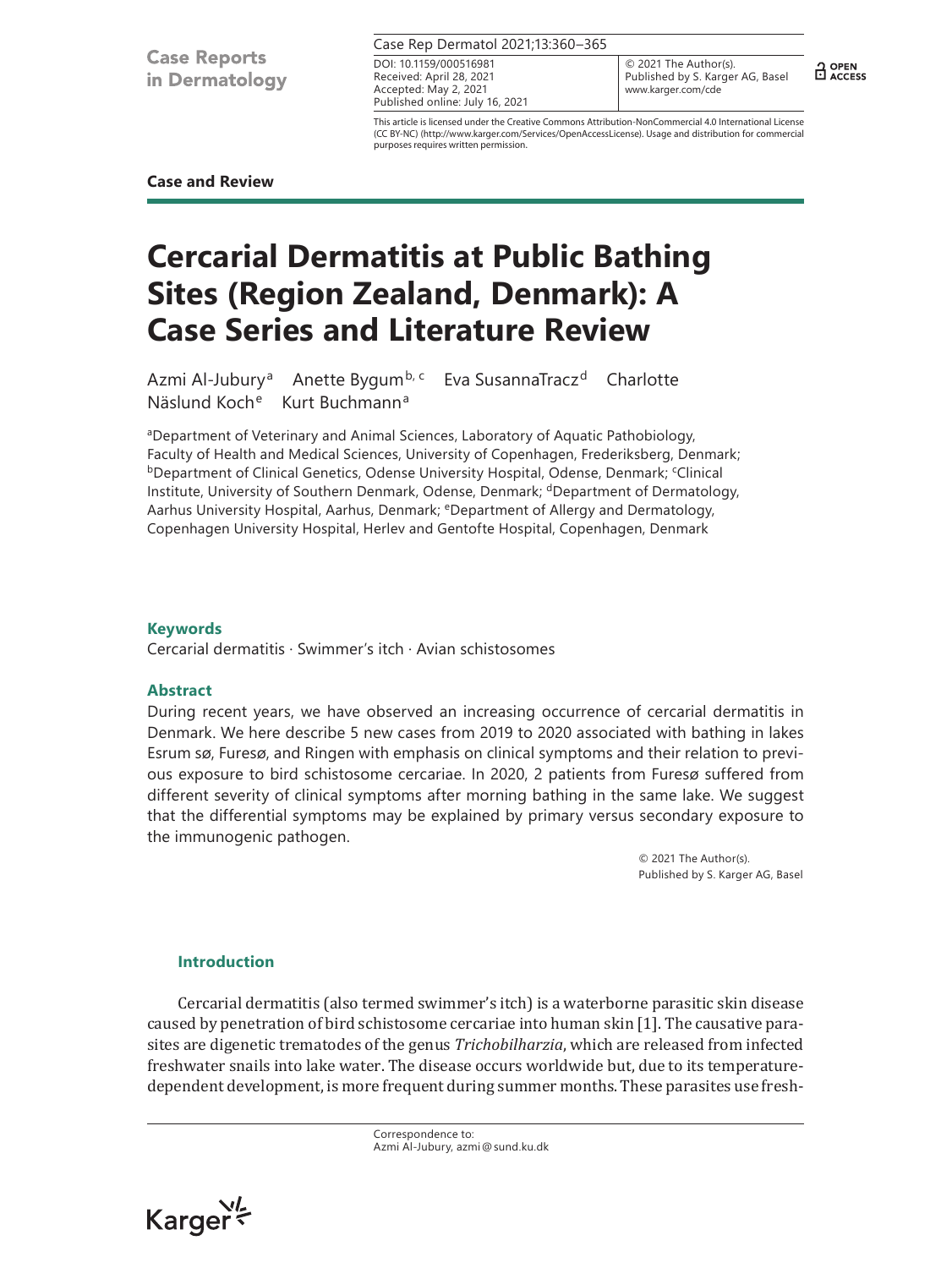| <b>Case Reports</b><br>in Dermatology | Case Rep Dermatol 2021;13:360-365                                                                      |  | 361 |
|---------------------------------------|--------------------------------------------------------------------------------------------------------|--|-----|
|                                       | © 2021 The Author(s). Published by S. Karger AG, Basel<br>DOI: 10.1159/000516981<br>www.karger.com/cde |  |     |
|                                       | Al-Jubury et al.: Cercarial Dermatitis at Public Bathing Sites                                         |  |     |



**Fig. 1.** Skin changes due to swimmer's itch case from Esrum Sø. Photograph provided by the patient (**a**), *Trichobilharzia cercariae* released from the freshwater snail *Lymnaea stagnalis* sampled in lake Ringen Sø (**b**), *Radix balthica* sampled from lake Furesø (**c**), *Lymnaea stagnalis* collected from lake Ringen Sø, and (**d**), both were freshwater snails.

water snails and waterfowl as intermediate and final hosts, respectively [\[2\]](#page-6-1). Cercariae may penetrate human skin but are not able to complete the life cycle within the human accidental host, and are believed to die soon after penetration. This results in a local inflammation, which typically starts with a tingling or burning sensation and then develops into an itchy maculopapular eruption [[1,](#page-6-0) [3](#page-6-2)]. The time from exposure to onset of symptoms varies from a few minutes to a maximum of 24 h after exposure. Typically, and approximately 1 h after exposure, the cutaneous lesions begin as a pruritic macular erythematous eruption that progresses to a papular, papulovesicular, and urticarial eruption. The red inflammatory lesions typically cover skin surfaces that have been exposed to water. It peaks within 1–3 days and lasts 1–3 weeks. In cases of repeated exposures, the reaction is often more rapid and severe, indicating sensitization and allergic reactions [[4,](#page-6-3) [5](#page-6-4)]. During recent years, we have observed an increasing occurrence of cercarial dermatitis in Denmark, when recreational bathing activities coincide with release of cercariae from intermediate hosts snails [[6,](#page-6-5) [7](#page-6-6)]. During the summer 2019 to the end of summer 2020, we studied 5 cases of swimmer's itch. In 2 of the cases, patients exposed to the same lake water at the same time developed different clinical symptoms, and we suggest that previous parasite exposure may exacerbate the symptoms.

# **Case Reports**

#### *Patient 1–3*

Three cases of cercarial dermatitis were diagnosed by a dermatologist in 2019, and biopsies were taken for histopathology. Patient 1 (75-year-old male) was infected in July 2019 during kayaking/bathing in lake Esrum Sø, and a biopsy was taken 5 days later. The patient presented with a maculopapular rash on abdomen and legs (Fig. 1a) quite similar to insect bite lesions. He had no previous history of cercarial dermatitis. A 4 mm skin biopsy was taken from his leg 5 days after onset of symptoms. No treatment was applied and the rash disappeared within 3 weeks. Patient 2 and 3 (2 middle-age men) had been in contact with water from lake Ringen Sø in August 2019 during sampling of biological specimens. Biopsies were taken 48 h post infection. Patient 2 had a history of previous exposure to cercariae 15 years earlier. No parasites in biopsies were detected microscopically. Skin symptoms remained for 4 weeks. No treatment was used. Patient 3 had no former history of cercarial

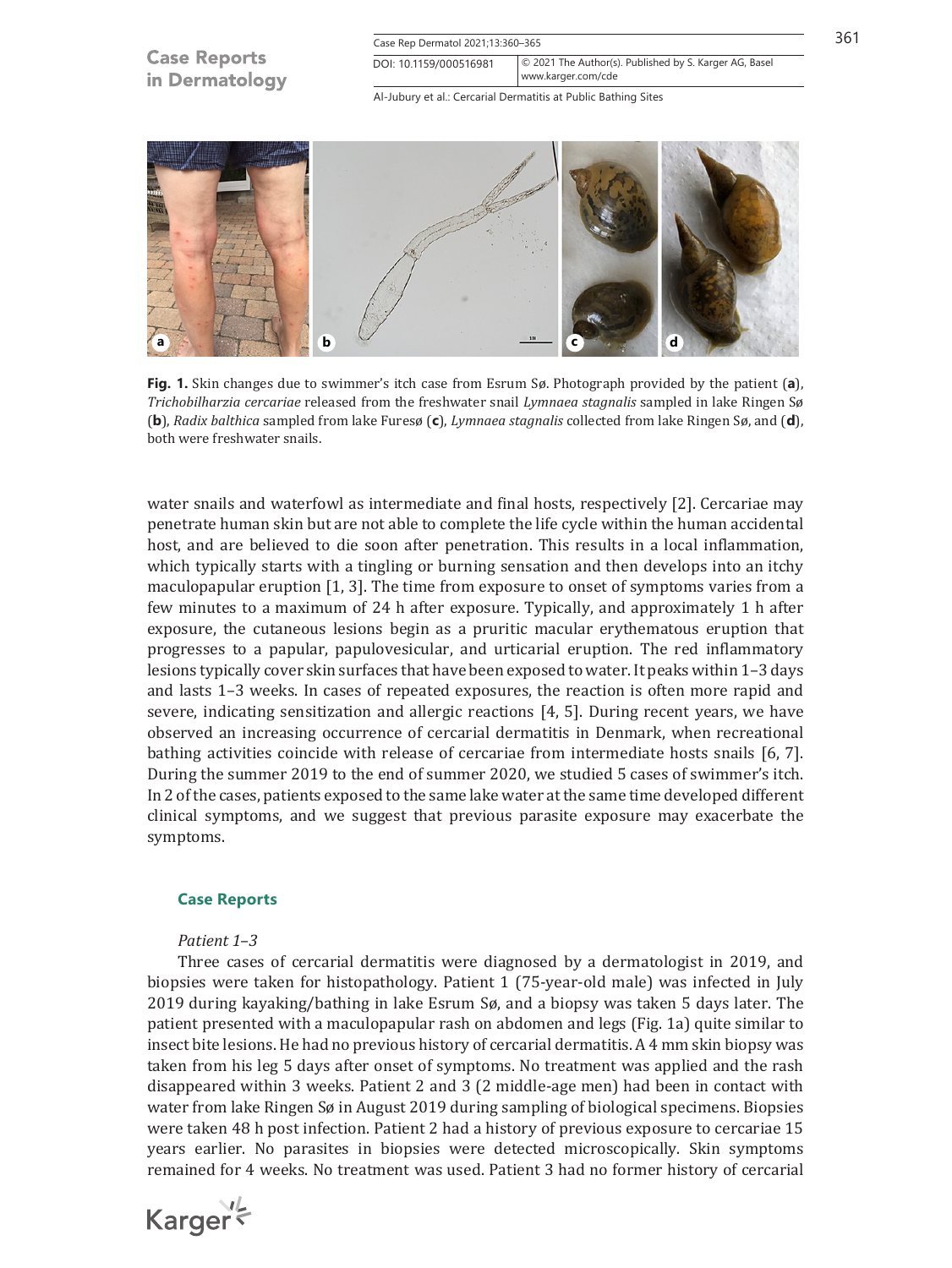| <b>Case Reports</b><br>in Dermatology | Case Rep Dermatol 2021;13:360-365                                                                      |  | 362 |
|---------------------------------------|--------------------------------------------------------------------------------------------------------|--|-----|
|                                       | © 2021 The Author(s). Published by S. Karger AG, Basel<br>DOI: 10.1159/000516981<br>www.karger.com/cde |  |     |
|                                       | Al-Jubury et al.: Cercarial Dermatitis at Public Bathing Sites                                         |  |     |



**Fig. 2.** Avian schistosome life cycle. Illustration by Husam-Aldeen Al-Jubury

dermatitis. A few itchy spots appeared 1 h post exposure and a maculopapular skin rash developed at exposed skin which continued for 4 days and then disappeared without therapy. Histological slide showed the schistosomula (tissue dwelling cercaria without tail) of *Trichobilharzia* spp. (Fig. 2).

#### *Patient 4–5*

Two apparently previously healthy female patients (60 and 69 years old, respectively) went swimming in lake Furesø September 2020. Both patients suffered from a maculopapular skin rash 1–5 days after swimming in the infected lake water. They both felt stinging and prickling in the skin during their swimming which duration 45 min.

The patients described ''feeling hot'' with worsening of their symptoms the next morning. After 20 h, they experienced a stronger sense of itching and observed papules on their shoulders, arms, and legs.

Patient 4 who reported having a previous exposure developed a severe maculopapular rash located mainly on her arms and legs that were un-covered by the bathing suit. She was treated with fexofenadine 180 mg and topical hydrocortisone. Symptoms continued for 2 weeks.

Karger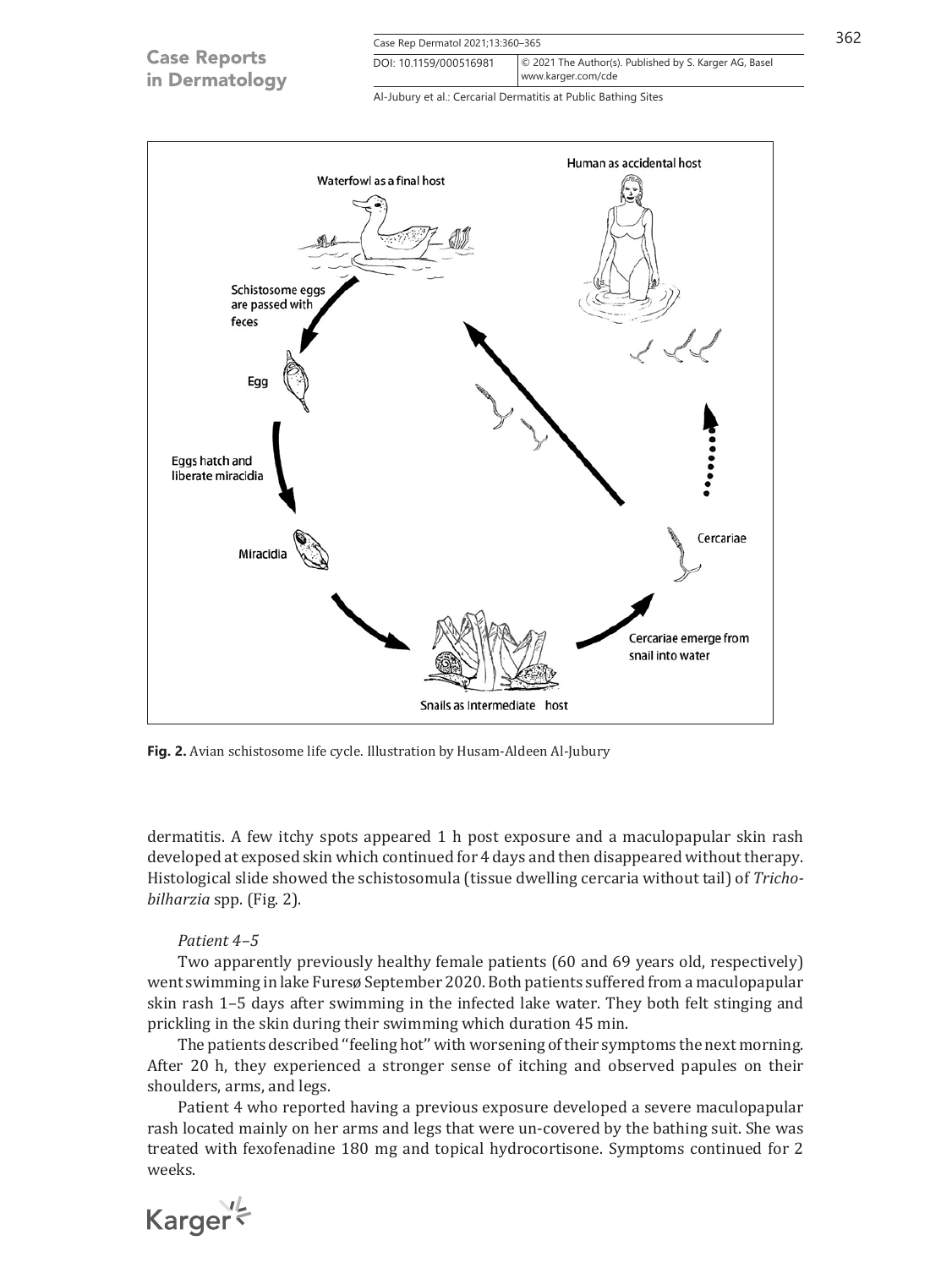# **Case Reports** in Dermatology

| Case Rep Dermatol 2021;13:360-365 |                                                                              |  |
|-----------------------------------|------------------------------------------------------------------------------|--|
| DOI: 10.1159/000516981            | © 2021 The Author(s). Published by S. Karger AG, Basel<br>www.karger.com/cde |  |

Al-Jubury et al.: Cercarial Dermatitis at Public Bathing Sites



**Fig. 3.** Histological section of a papule (skin from patient's arm). Hematoxylin/eosin stain ×5 with scale bar 100 μm (**a**), ×20 with scale bar50 μm (**b**).

Patient 5, who was known with allergic rhinitis toward pollen and nuts, experienced accompanying fever, headache, and abdominal colicky pain. She was treated with topical zinc ointment and oral cetirizine 10 mg.

#### **Discussion**

Karger

Cercarial dermatitis or Swimmer's itch is a hypersensitive skin reaction characterized by a pruritic, papular eruption caused by the penetration of the larvae (cercariae) of *Trichobilharzia* spp. (bird schistosomes) (Fig. 1b) into human skin. Humans are accidental hosts (Fig. 2) [\[8](#page-6-7)]. The snail host *Radix balthica* (Fig. 1c) and *Lymnaea stagnalis* (Fig. 1d) are confirmed as intermediate host, and they are widespread across Denmark and Europe [\[9](#page-6-8)].

The first Danish cases of human cercarial dermatitis were recorded in Hjørring, Jutland in the 1950s [\[10\]](#page-6-9) although Wesenberg-Lund (1934) [\[11\]](#page-6-10) much earlier mentioned the occurrence of avian schistosomes in Danish freshwater bodies. Recently, several studies have reported occurrence of bird schistosomes (*T. franki, T. regenti, T. szidati, and T. anseri*) in several lakes in Denmark [\[6,](#page-6-5) [12](#page-6-11)]. The summer of 2019 was unusual warm, and recreational places were crowded with bathers and athletes seeking freshwater. We here reported 5 cases of cercarial dermatitis from 2019 to 2020. Patient 1 and 2 both experienced typical symptoms after relevant exposure, but the biopsies could not detect the presence of schistosomules in the skin. This can be explained by the delay of the biopsies [\[2](#page-6-1), [13](#page-6-12)]. For it is known from the literature that parasites may be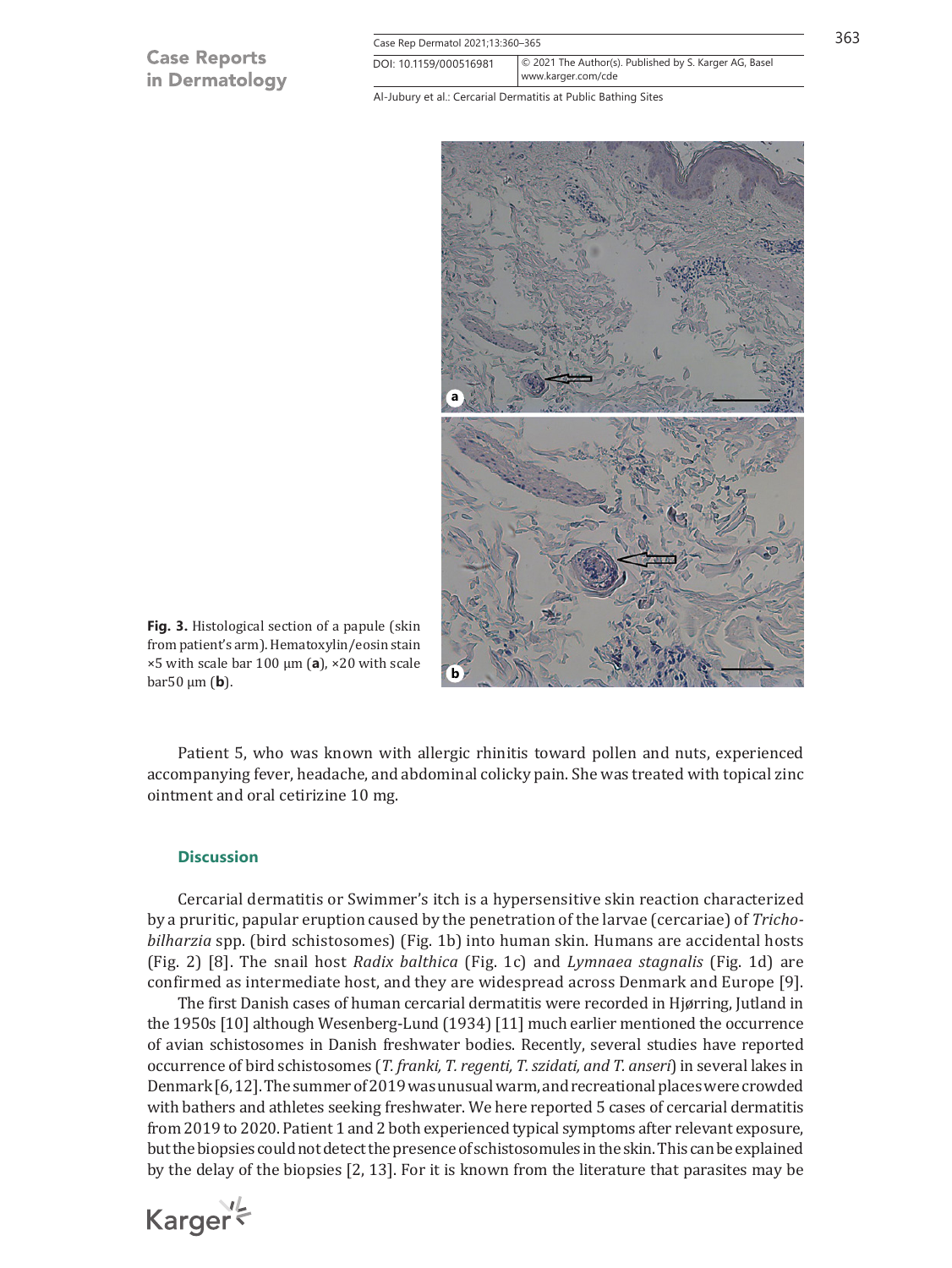|                     | Case Rep Dermatol 2021;13:360-365 |                                                        | 364 |
|---------------------|-----------------------------------|--------------------------------------------------------|-----|
| <b>Case Reports</b> | DOI: 10.1159/000516981            | © 2021 The Author(s). Published by S. Karger AG, Basel |     |
| in Dermatology      |                                   | www.karger.com/cde                                     |     |

Al-Jubury et al.: Cercarial Dermatitis at Public Bathing Sites

eliminated within 2 days [[14](#page-6-13)]. Patient 3 showed cercarial dermatitis and was positive for *T. szidiati* (Fig. 1b). The skin rash disappeared after 1 week. The histological specimen showed the presence of a schistosomule in the dermis (Fig. 3). Previous literature also suggests that the first exposure often leads to a mild skin rash, while a second exposure will develop secondary immune reactions with strong itchy maculopapular eruptions [[4](#page-6-3), [13](#page-6-12), [15](#page-6-14)]. This is illustrated in patient 4 that reported previous exposure and developed severe maculopapular rash. Patient 2 had also been exposed previously, and this might explain the long-lasting rash of 4 weeks. Why patient 5 besides the typical rash, also developed severe systemic symptoms with fever, malaise, abdominal colic, and headache, it is not known. However, the patient was known to suffer from several allergies, which may influence the reaction and can confound the interpretation. Personal preventive measures can be applied by using swimming suits, protective cream before swimming, avoiding morning hours and shallow waters. The different reactions in the patients described in this case series call for further studies to elucidate the importance of the previous exposure for the development of clinical symptoms. This case series also illuminates a diagnosis, possible treatments and preventive actions, not familiar to all dermatologists.

# **Conclusion**

We report 5 cases of cercarial dermatitis. Patients were presented with highly different clinical signs. The first 2 patients displayed mild to moderate symptoms. The third patient presented skin rash, and histology showed the presence of a schistosomule in the skin. The fourth patient had a history of previous infection exposure and developed severe maculopapular rash, while the fifth patient, in addition to skin rash, reported severe systemic symptoms. The different reactions in the patients described in this case series call for further studies to elucidate the importance of previous exposure for the development of clinical symptoms.

## **Statement of Ethics**

This study was conducted in adherence to the World Medical Association Declaration of Helsinki. "Written informed consent was obtained from the patient for publication of the details of their medical case and any accompanying images."

#### **Conflict of Interest Statement**

The authors declare that they have no conflicts of interest.

#### **Funding Sources**

The authors did not receive any funding.

# **Author Contributions**

A.A. and K.B. designed the study in collaboration with A.B. A.A., E.S.T., and C.N.K. collected the samples and performed the laboratory and data analyses. K.B. and A.B. coordinated the study. All the authors interpreted the results, drafted, read, and approved the final manuscript.